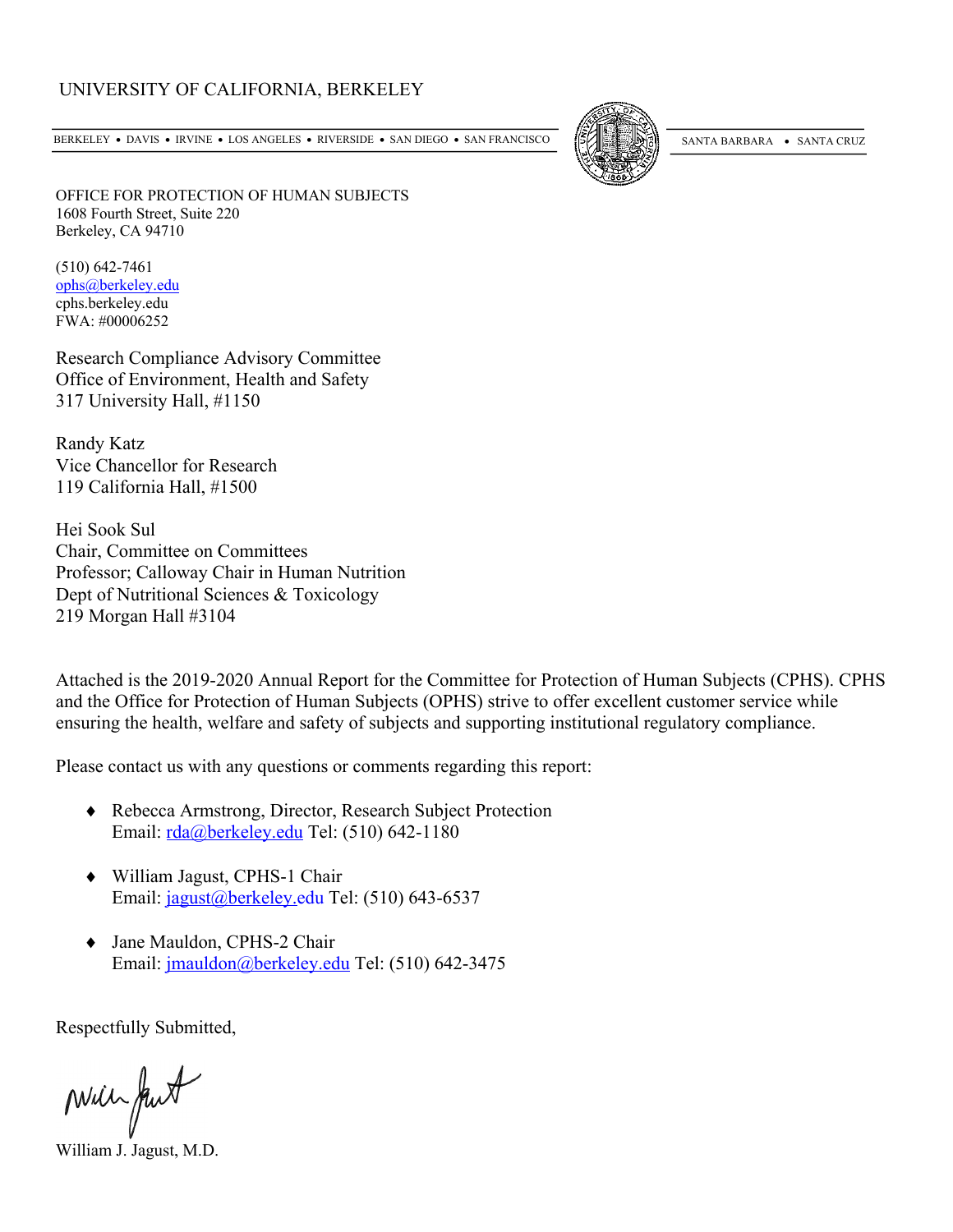Chair, Committee for Protection of Human Subjects (CPHS-I) Professor, School of Public Health and Helen Wills Neuroscience Institute

Sane Manlder

Jane Mauldon, Ph.D. Chair, Committee for Protection of Human Subjects (CPHS-2) Associate Professor, Goldman School of Public Policy

Enc. CPHS Membership Roster 2019-2020

Cc: Pamela Miller, Interim Assistant Vice Chancellor for Research Administration and Compliance Rebecca Armstrong, Director, Research Subject Protection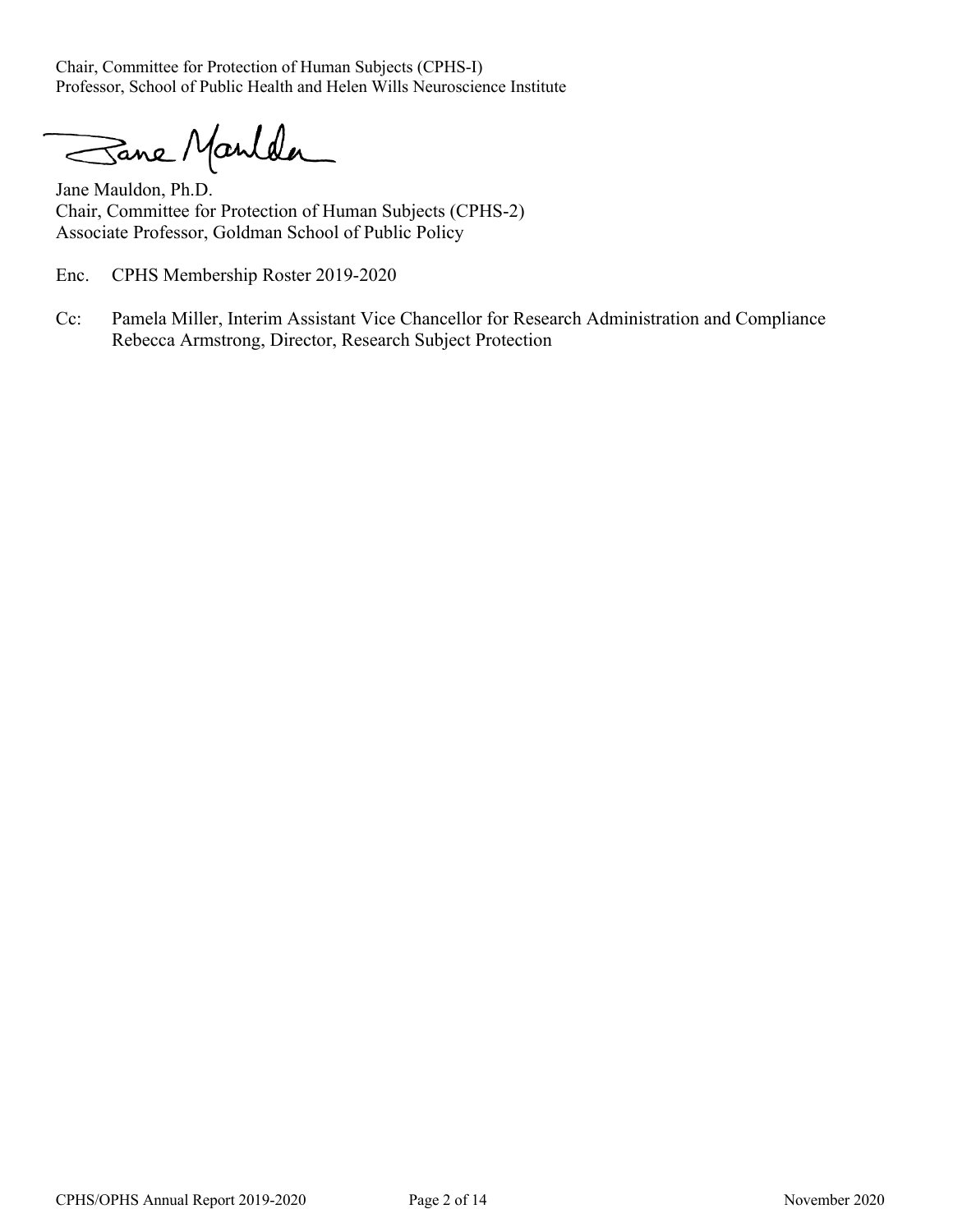## **Report to the Research Compliance Advisory Committee**

## **I. Committee Title and Report Period**

Committee for Protection of Human Subjects - Report for July 1, 2019 - June 30, 2020.

### **II. Executive Summary**

From July 1, 2019 - June 30, 2020, the Office for Protection of Human Subjects (OPHS) and the Committee for Protection of Human Subjects (CPHS) reviewed and approved 1695 applications, down from 1866 applications approved during the prior fiscal year. The number of approvals for new protocols was down slightly, amendment approvals were up slightly, and continuing reviews decreased significantly (as expected given regulatory changes) compared to last year.

Noncompliance submissions decreased, official determinations of "not human subjects research" (NHSR) also decreased, and the number of withdrawn applications was down slightly, compared to last year. Overall, OPHS review turnaround times were reduced slightly (see tables 4 and 5). UC Berkeley's human subjects research portfolio remains primarily social-behaviorally focused at 78.2% of total approved submissions. Of the 1695 applications approved, 31.2% of them were federally-funded.

When the revised DHHS regulations governing human subjects research (45 CFR 46), went into effect on January 21, 2019, they expanded exempt categories, included new requirements for informed consent, and did away with the annual review requirement for minimal risk research. These changes allowed more research to be reviewed at the exempt level and expanded the number of protocols eligible to receive a ten year approval period, resulting in a reduced number of continuing review applications over the last fiscal year.

UC Berkeley (UCB) continues to take advantage of flexibility afforded by the regulations in terms of non-federally funded/regulated research. In late 2015, UCB was the first UC System institution to roll out an exempt category #7. This new category permitted minimal risk, non-federally funded or regulated research studies, which formerly had to be reviewed under expedited level review processes, to now be reviewed under exempt level processes. With the implementation of the revised Common Rule on January 21, 2019, many of the studies that would have qualified for review under exempt category #7 now qualify under one or more of the revised federal exempt categories. However, there are still circumstances in which a study will not qualify for exempt review under the federal categories but will qualify under the UCB-specific category. Because the revised Common Rule included a new exempt category #7, CPHS renamed the UCB-specific category to category #70. This category continues to benefit researchers in various ways, from filling out a shorter application form to reducing review times. During the 2019-2020 fiscal year, OPHS made 31 new category #70 determinations, saving time for both OPHS staff and for investigators.

The second half of the last fiscal year introduced unique challenges with the beginning of the COVID-19 public health crisis. OPHS staff began telecommuting 100% during the second week of March, and CPHS full committee meetings were held by Zoom starting with the 3/20/20 CPHS-2 meeting. On 3/13/20, investigators were advised to take measures to limit COVID-19 exposure and delay nonessential research; and, on 3/20/20, investigators were notified that they must cease all non-essential inperson research immediately. Where possible, investigators were encouraged to use remote forms of data collection, such as conducting interviews by Zoom. OPHS staff continued to handle their usual workloads and responsibilities while working from home, along with added pressure to perform rush reviews of COVID-19-related studies. By the end of June 30, 2020, OPHS had approved 105 COVIDrelated studies. OPHS has been in close communication with the VCRO on research resumption activities and have collectively created guidelines and research resumption forms to approve and track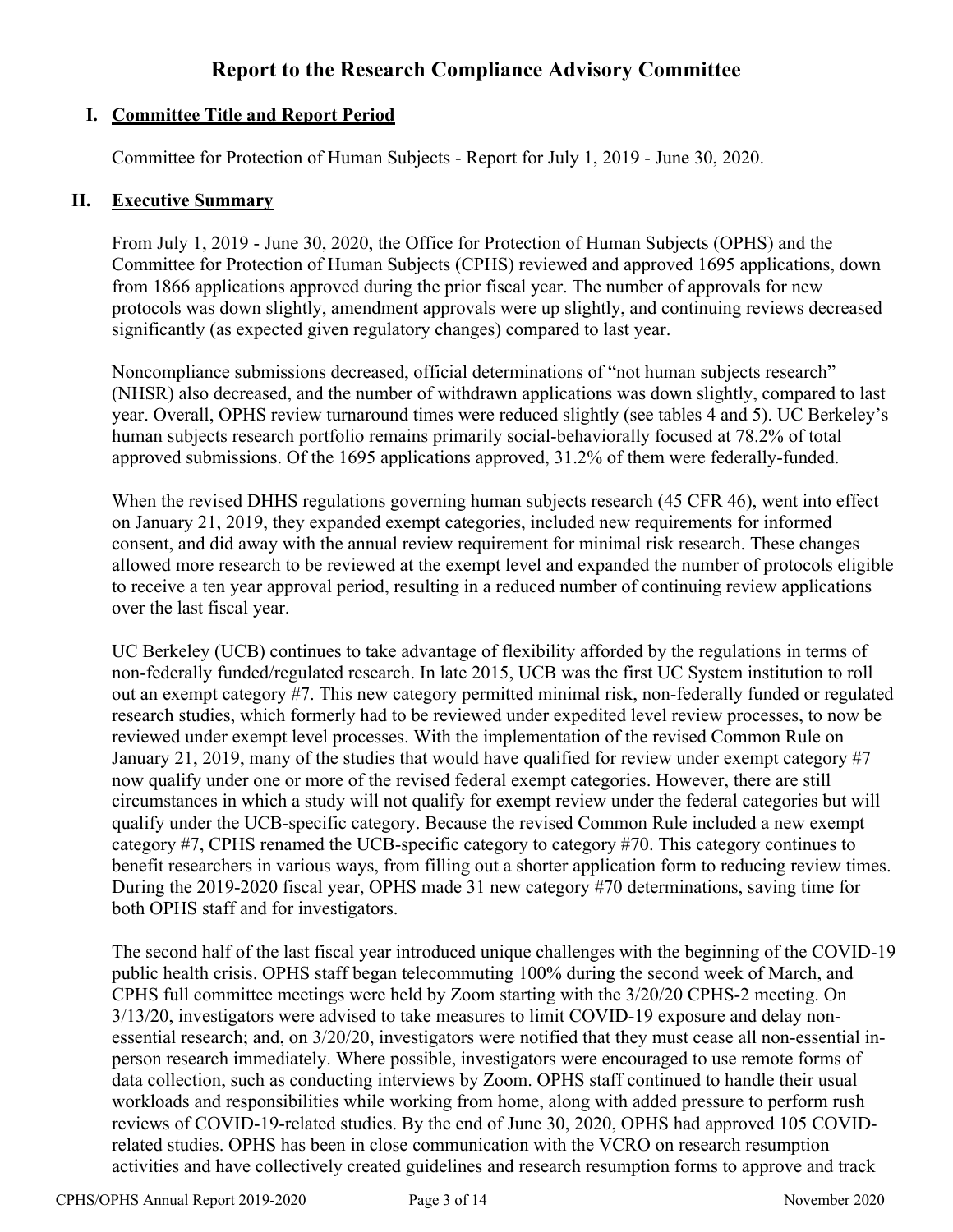research resumption activities on campus and in the field. See https://cphs.berkeley.edu/covid-19.html and below for more information.

Following Diana Holt's retirement at the end of June 2019, IRB Coordinator Suzanne Stone, who had been working under a part-time contract, was hired as a full time staff member as of 7/1/2019, and started sharing her job responsibilities between OPHS and the Office for Animal Care and Use (OACU) starting on 11/1/19. Before OPHS's newest staff member, Brenda Belcher, came on board on January 8, 2020, OPHS continued to operate with a reduced staff, down by 14% (i.e. 1.07 FTE). OPHS also absorbed Stem Cell Research Oversight (SCRO) Committee duties at the beginning of the 2019-2020 fiscal year, without an increase in staff.

#### **III. Committee Membership and Number of Meetings During the Report Period**

The Committee is comprised of two panels, CPHS-1 and CPHS-2. While CPHS-1 tends to review more biomedical research and CPHS-2 reviews more social-behavioral research, both committees may review either type of research. During the '19-'20 fiscal year, CPHS-1 and CPHS-2 each convened 9 times. CPHS-1 had 14 regular members in the fall and 17 in the spring. CPHS-2 had 13 regular members in the fall and 16 in the spring (the 2019-2020 CPHS Membership List is attached).

Professor Bill Jagust, MD served as CPHS-1 Chair and Professor Jane Mauldon served as CPHS-2 Chair. Professor Ndola Prata, MD served as CPHS-1 Vice Chair and Professor Jeff Selbin served as CPHS-2 Vice Chair in the fall and Professor Oliver John served as CPHS-2 Vice Chair in the spring. OPHS staff are authorized as alternate members for OPHS Director Rebecca Armstrong in order to complete IRB review and approval duties, as determined appropriate based on their experience and role in OPHS. Assistant Director Adrienne Tanner served as Dr. Armstrong's alternate at CPHS meetings, as needed.

### **IV. Summary of Research Protocols Reviewed**

#### **Approvals**

The total human subjects research approval activities for CPHS and OPHS was down as compared to last year at 1695 approvals. New protocol approvals were down slightly in comparison to last year, with an increase in exempt determinations and a decrease in expedited and full board approvals. Exempt amendments were up, expedited amendments were up and full board amendments were down. Expedited continuing review applications were down significantly by 171 protocols, and full board continuing review applications remained steady. Three-year approvals for qualifying studies (e.g. nonfederally regulated) were first granted in April 2013. In late April 2016, CPHS further extended the standard approval period to 10 years. While the revised Common Rule, which went into effect on January 21, 2019, removed the requirement for continuing review of minimal risk research, CPHS decided to maintain 10 year approvals for minimal risk studies (and to implement this approval period for exempt projects which previously had no expiration date) for tracking/data-retention purposes moving forward. Certain exceptions apply: FDA-regulated research and, until April 2020, DODsponsored research must be reviewed annually, and industry-sponsored research must be reviewed at least once every 3 years. As we continue to grant 10-year approvals for most minimal risk research, we expect a continuing decrease in minimal risk renewal reviews.

Figure 1 shows the total number of applications approved over the last five years. Table 1 breaks down the applications approved over the same period of time based on the type of submission and level of review. These data exclude cases of potential noncompliance, adverse events, unanticipated problems, administrative actions, and withdrawn submissions, which are discussed later in this document.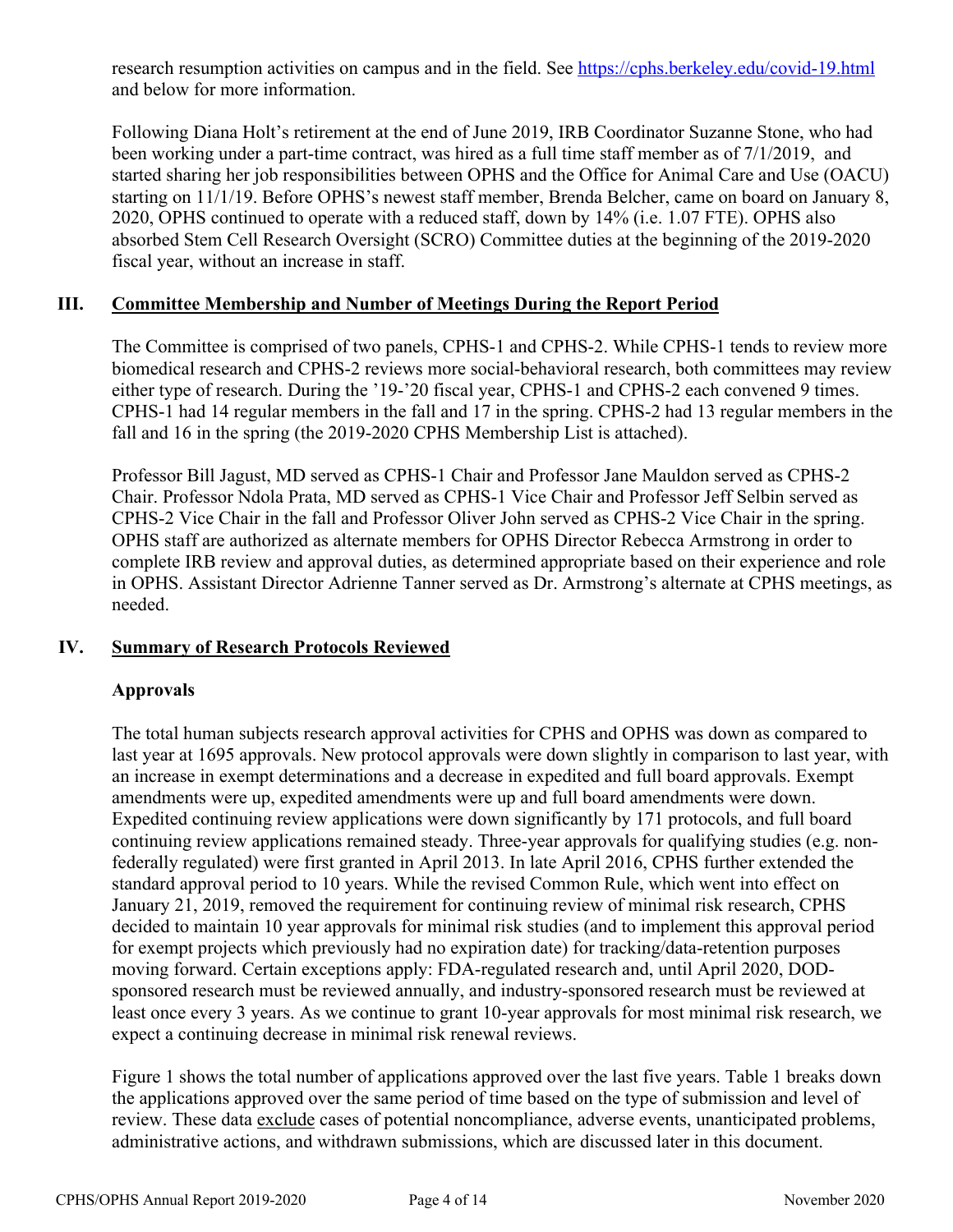

**Figure 1. Total applications approved over 5 years**

# **TABLE 1. Types of applications approved over 5 years**

| <b>Application</b><br><b>Type</b> | <b>Review Level</b> | 2015-16 | 2016-17 | 2017-18 | 2018-19 | 2019-20 |
|-----------------------------------|---------------------|---------|---------|---------|---------|---------|
|                                   | Exempt:             | 200     | 244     | 224     | 258     | 265     |
|                                   | Expedited:          | 290     | 287     | 305     | 260     | 235     |
| <b>New</b>                        | <b>Full Board:</b>  | 81      | 55      | 62      | 72      | 49      |
|                                   | <b>TOTAL</b>        | 571     | 586     | 591     | 590     | 549     |
|                                   |                     |         |         |         |         |         |
|                                   | Exempt:             | 132     | 131     | 137     | 162     | 192     |
|                                   | Expedited:          | 661     | 679     | 759     | 737     | 752     |
| Amendment                         | <b>Full Board:</b>  | 19      | 13      | 15      | 13      | 8       |
|                                   | <b>TOTAL</b>        | 812     | 823     | 911     | 912     | 952     |
|                                   |                     |         |         |         |         |         |
|                                   | Expedited:          | 260     | 453     | 356     | 339     | 168     |
| Continuing<br><b>Review</b>       | <b>Full Board:</b>  | 30      | 33      | 36      | 25      | 26      |
|                                   | <b>TOTAL</b>        | 290     | 486     | 392     | 364     | 194     |
| <b>Total</b><br><b>Activity</b>   |                     | 1673    | 1895    | 1894    | 1866    | 1695    |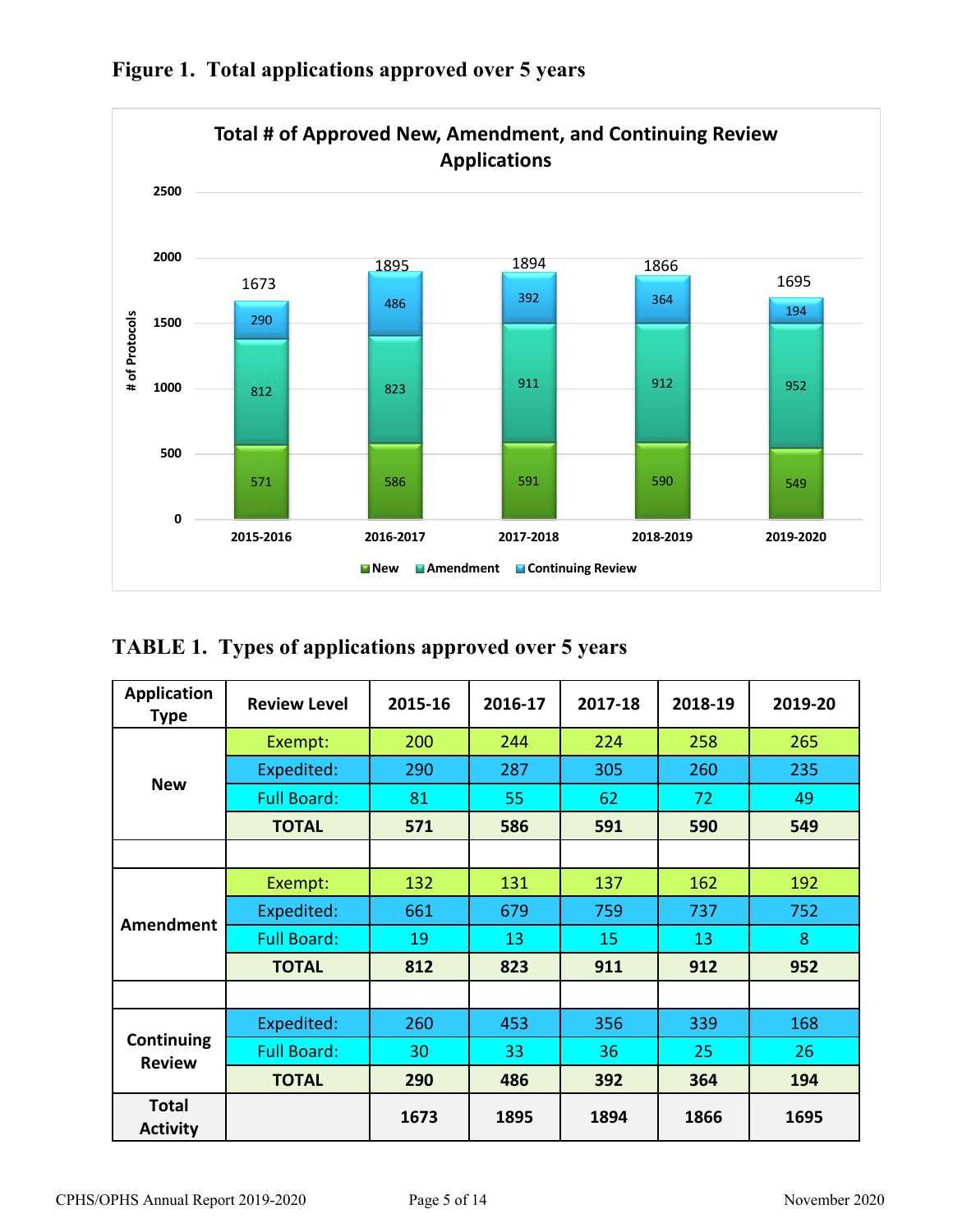#### **Withdrawn applications**

There are times when applications received by CPHS/OPHS are reviewed and then later withdrawn from consideration by the researchers before final approval. The majority of these are new applications, but also include amendments, continuing reviews, and deviation submissions. Table 2 shows applications withdrawn over the last five years by level of review. Out of the 181 applications that were withdrawn this year, 80 were exempt applications, 90 were expedited applications, and 11 were full board applications.

| <b>Reporting Period</b> | 2015-2016 | 2016-2017 | 2017-2018 | 2018-2019 | 2019-2020 |
|-------------------------|-----------|-----------|-----------|-----------|-----------|
|                         |           |           |           |           |           |
| Exempt                  | 75        | 62        | 88        | 84        | 80        |
| Expedited               | 96        | 82        | 101       | 97        | 90        |
| <b>Full Board</b>       | 19        | 9         | 9         |           | 11        |
|                         |           |           |           |           |           |
| Total:                  | 190       | 153       | 198       | 186       | 181       |

## **TABLE 2. Applications withdrawn by level of review**

#### **Adverse Events and Unanticipated Problems**

There were 8 incidents reported in the last year. The majority of reports were not unanticipated problems involving risks to subjects. Of the very few reports that were directly related to the research, steps were taken to prevent similar incidents from happening in the future.

#### **Noncompliances**

Whenever a study deviates from the approved protocol, or when activities occur outside of an approval, this is deemed a noncompliance and must be reported to CPHS. Most often these are found to be cases of simple noncompliance, such as exceeding the approved total number of subjects. Forty-three cases of potential noncompliance were reviewed in the last year, none of which were found to be a serious or continuing noncompliance.

### **TABLE 3. Noncompliance**

| <b>Reporting Period</b> | 2015-2016 | 2016-2017 | 2017-2018 | 2018-2019 | 2019-2020 |
|-------------------------|-----------|-----------|-----------|-----------|-----------|
|                         |           |           |           |           |           |
| Noncompliance cases     | 54        | 62        | 79        | 62        |           |

#### **Subject complaints**

OPHS received nine subject complaints this past year, the majority of which were unsubstantiated or the issue was quickly resolved with the Principal Investigator.

#### **Administrative actions**

OPHS provides consultation on whether an activity is or is "not human subjects research" (NHSR). At times a journal or sponsor may require an official determination of NHSR. OPHS issued 12 official NHSR determination letters last year. Many more determinations were issued informally by email through ophs@berkeley.edu.

If a protocol is submitted through eProtocol that is *not* found to meet the threshold definition of human subjects research, OPHS makes a NHSR determination. Last year, 34 determinations were made in eProtocol. The eProtocol system provides a NHSR determination action notification for researchers as proof of determination.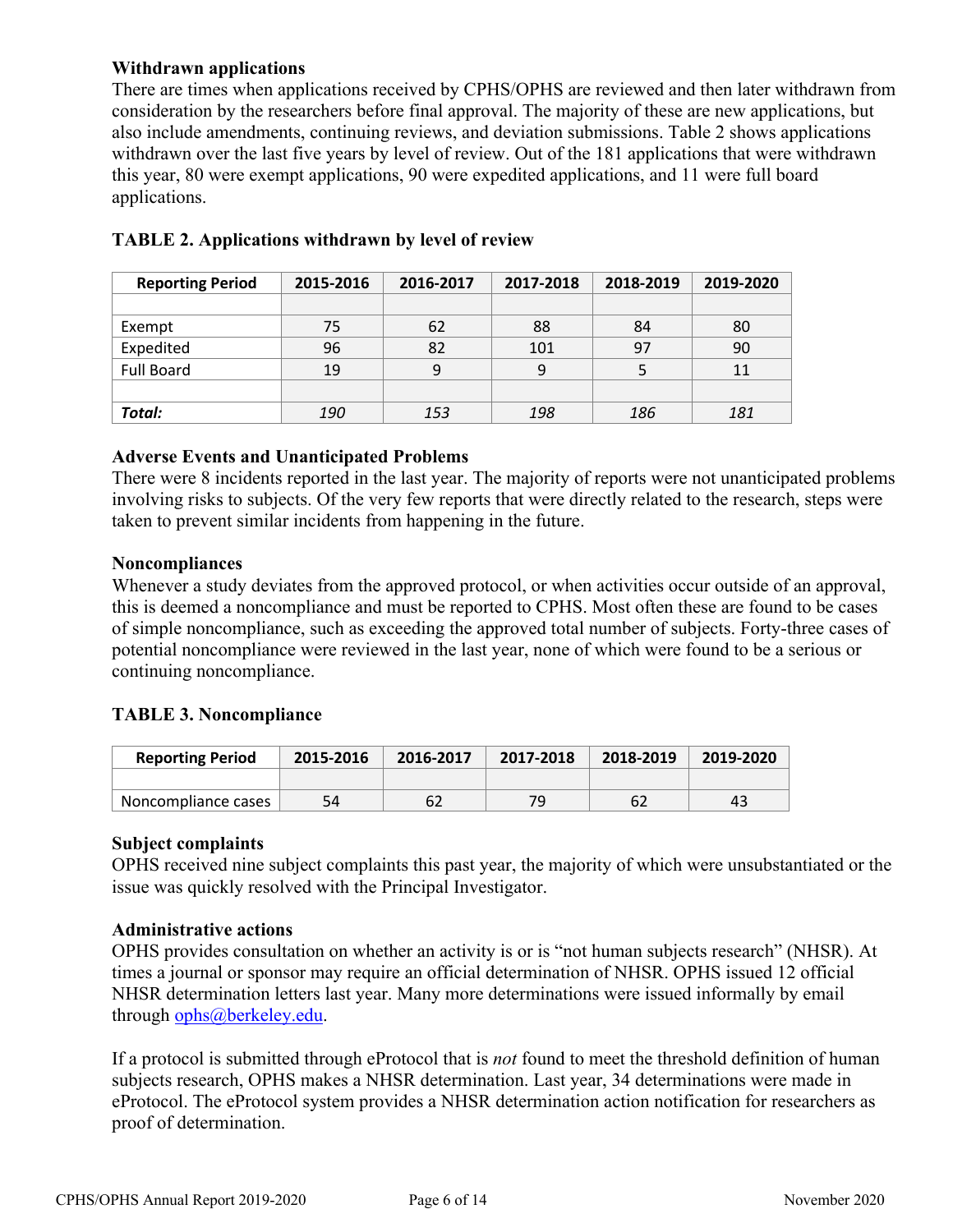### **IRB Reliances**

OPHS also processes requests for an institution to rely on the IRB review of another. The process helps prevent duplicative IRB reviews of collaborative projects that involve more than one institution. Investigators can make use of the UC System Memorandum of Understanding (MOU) that permits one campus to rely on the IRB review of another. Outside of the UC system, investigators may request that UCB serve as the IRB of record for a collaborating institution or vice versa. These requests must be reviewed and approved by the OPHS Director. For non-UC collaborations, institutions may enter into Inter-Institutional IRB Authorization Agreements (IIAs), either formally documented with an IIA form or listed on a spreadsheet, depending on protocol specifics.

In addition, UCB is part of the group known as SMART IRB which is a mechanism by which multiple IRBs can rely on one IRB, known as an sIRB (single IRB). The development of this group, the associated software and processes has been driven by NIH's requirement of sIRB review for multisite, clinical trials. To date, UCB has chosen to use SMART IRB only for qualifying multisite clinical trials and, in doing so, does not serve as the IRB of record.

Over the last fiscal year, UCB entered into 31 new reliances under the UC MOU. UCB was the reviewing campus for 15 of those reliances and the relying campus for 16. Through IIAs for non-UC institutions, UCB entered into 27 new reliances as the relying IRB and approximately 65 as the reviewing IRB.

### **2019-2020 Turnaround times**

## *Accuracy of turnaround times data is dependent on the accuracy of the reporting function in eProtocol.*

The tables below show the amount of time (in number of calendar days) that a new application or amendment spent with CPHS/OPHS and the amount of time spent with the investigator(s) between submission and approval. Time spent with CPHS/OPHS includes the time taken to assign the submission to an OPHS analyst, time the analyst spent on the preliminary review, and time spent by the convened IRB or designated reviewer, when needed. Time spent with the designated reviewer may take 5-7 days, or longer. Time is measured in calendar days and a value of "0" indicates that action was taken by that party in less than 24 hours. Continuing review turnaround times are not included as they are processed by expiration date.

On the CPHS/OPHS side, turnaround times for this period compared to last period increased slightly for exempt protocols and decreased for expedited and full board application types. (We focus here on the median values – see table below.)

Days spent with CPHS/OPHS for new submissions went up 1 day for exemptions, down 4 days for expedited protocols, and down 2 days for full board applications. Days with investigators (not under CPHS/OPHS control) went down for exempt and expedited protocols and up for full board applications.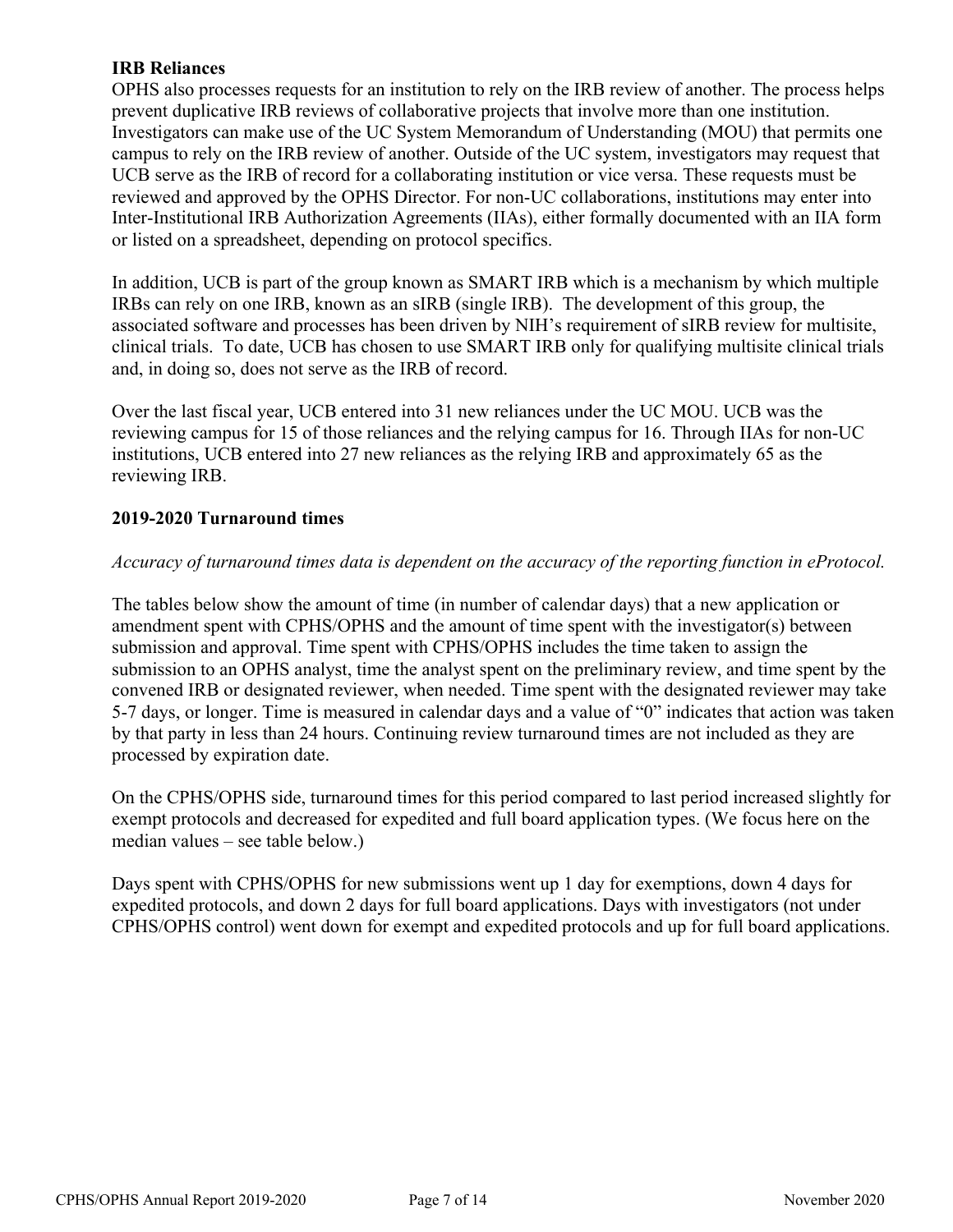| <b>Application</b><br><b>Type</b> |            | <b>Calendar Days with CPHS/OPHS</b> |          |           |             | <b>Calendar Days with</b><br>Investigator(s) |          |          |          |
|-----------------------------------|------------|-------------------------------------|----------|-----------|-------------|----------------------------------------------|----------|----------|----------|
|                                   |            | 2016-17                             | 2017-18  | 2018-19   | 2019-<br>20 | 2016-17                                      | 2017-18  | 2018-19  | 2019-20  |
|                                   | Range      | 0 to 47                             | 0 to 50  | 1 to 48   | 0 to 64     | 0 to 159                                     | 0 to 216 | 0 to 176 | 0 to 189 |
|                                   | Median     | 17                                  | 12       | 13        | 14          | 6                                            | 5        | 4        | 3        |
| <b>Exempt</b>                     | Average    | 17                                  | 13       | 14        | 16          | 13                                           | 12       | 11       | 12       |
|                                   | Protocol#  | 244                                 | 224      | 258       | 265         |                                              |          |          |          |
| <b>Expedited</b>                  | Range      | 3 to 130                            | 3 to 124 | 4 to 188  | 0 to 88     | 0 to 206                                     | 0 to 234 | 0 to 98  | 0 to 167 |
|                                   | Median     | 42                                  | 33       | 39        | 35          | 10                                           | 12       | 14       | 10       |
|                                   | Average    | 44                                  | 36       | 40        | 34          | 18                                           | 23       | 20       | 19       |
|                                   | Protocol#  | 287                                 | 305      | 260       | 236         |                                              |          |          |          |
| <b>Full Board</b>                 | Range      | 19 to 141                           | 10 to 95 | 18 to 130 | 5 to 28     | 0 to 178                                     | 0 to 103 | 0 to 124 | 0 to 183 |
|                                   | Median     | 38                                  | 41       | 51        | 49          | 16                                           | 13       | 18       | 19       |
|                                   | Average    | 45                                  | 44       | 52        | 53          | 29                                           | 21       | 28       | 31       |
|                                   | Protocol # | 55                                  | 62       | 72        | 48          |                                              |          |          |          |

## **Table 4. Turnaround times for new protocols (in number of calendar days)**

On the CPHS/OPHS side, turnaround times for amendments went up 3 days for exempt protocols, down 1 day for expedited protocols, and down 6 days for full board protocols. Turnaround times on the investigator side remained steady across all application types. Note: multiple factors impact whether an amendment to a full board protocol goes through full committee review. If an amendment is minor, it may be reviewed at the expedited level. eProtocol reports, however, do not capture these nuances.

| <b>Application</b><br>Type |               | <b>Calendar Days with CPHS/OPHS</b> |                |                |                | <b>Calendar Days with Investigator(s)</b> |              |                |              |
|----------------------------|---------------|-------------------------------------|----------------|----------------|----------------|-------------------------------------------|--------------|----------------|--------------|
|                            |               | 2016-17                             | 2017-18        | 2018-19        | 2019-20        | 2016-17                                   | 2017-18      | 2018-19        | 2019-20      |
|                            | Range         | 0 to 29                             | 0 to 67        | 0 to 27        | 0 to 26        | 0 to 223                                  | 0 to 56      | 0 to 131       | 0 to 163     |
|                            | <b>Median</b> | 5                                   | $\overline{4}$ | $\overline{3}$ | 6              | $\Omega$                                  | $\Omega$     | $\Omega$       | $\mathbf{0}$ |
| <b>Exempt</b>              | Average       | $\overline{7}$                      | 6              | 5              | $\overline{7}$ | 5                                         | 4            | $\overline{4}$ | 3            |
|                            | Protocol#     | 131                                 | 137            | 162            | 192            |                                           |              |                |              |
|                            | Range         | 0 to 73                             | $0$ to 66      | 0 to 106       | 0 to 115       | 0 to 228                                  | 0 to 155     | 0 to 166       | 0 to 130     |
|                            | <b>Median</b> | 8                                   | 6              | $\overline{7}$ | 6              | $\Omega$                                  | $\theta$     | $\mathbf{0}$   | $\Omega$     |
| <b>Expedited</b>           | Average       | 11                                  | 9              | 10             | 11             | $\overline{5}$                            | 5            | $\overline{4}$ | 5            |
|                            | Protocol#     | 679                                 | 759            | 737            | 752            |                                           |              |                |              |
|                            | Range         | 0 to 72                             | 0 to 84        | 0 to 61        | 0 to 68        | 0 to 63                                   | 0 to 169     | 0 to 143       | 0 to 32      |
| <b>Full Board*</b>         | <b>Median</b> | $\overline{7}$                      | 12             | 16             | 10             | $\Omega$                                  | $\mathbf{1}$ | $\mathbf{1}$   | $\mathbf{1}$ |
|                            | Average       | 14                                  | 15             | 10             | 19             | 5                                         | 6            | $\overline{7}$ | 6            |
|                            | Protocol#     | 13                                  | 15             | 13             | 8              |                                           |              |                |              |

**Table 5. Turnaround times for amendments (in number of calendar days)**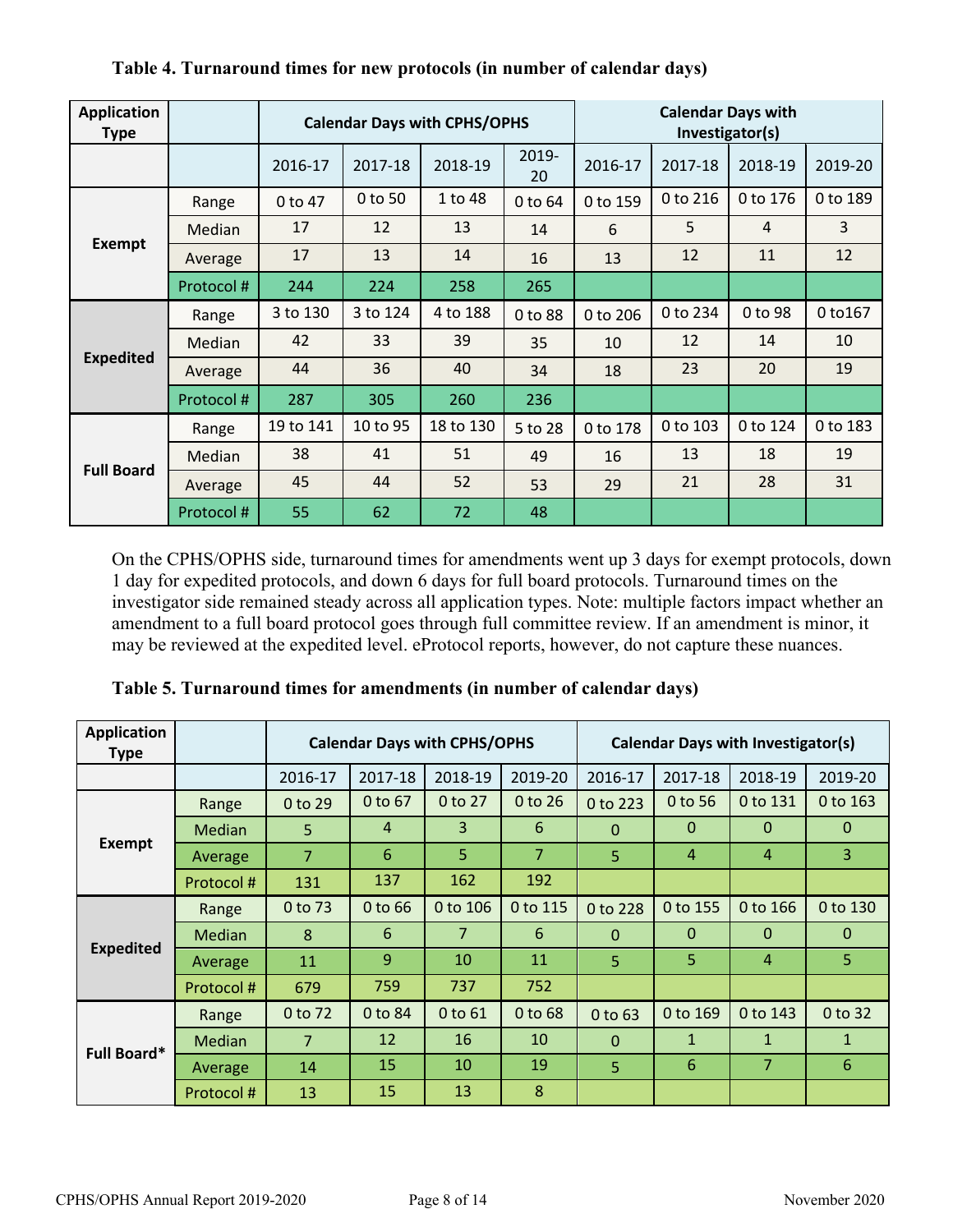#### **Details for 2019-2020 research**

The below information has remained relatively consistent across the last several years.

- *Social-behavioral vs. biomedical research:* 78.2% of protocols (new and continuing review applications) approved were for social-behavioral research.
- *International research:* 19.5% of the protocols reviewed and approved included international sites.
- *Federally funded research:* 31.2 % of the protocols reviewed and approved indicated that they were supported by federal funds.
- *Research with vulnerable subject populations:* 40.3% of the protocols reviewed and approved included at least one vulnerable population. Economically and educationally disadvantaged subject populations are often present in the same study.

#### **V. New Laws, Regulations, and Standards**

#### **Single IRB Requirement under the Revised Common Rule**

The revised Common Rule (i.e., the 2018 Requirements) requires at 45 CFR 46.114(b) that all institutions located in the United States that are engaged in cooperative research conducted or supported by a Common Rule department or agency rely upon approval by a single IRB for the portion of the research that is conducted in the United States.

While the single IRB requirement was part of the revised Common Rule which went into effect on January 21, 2019, the compliance date for the single IRB requirement went into effect more recently on January 20, 2020. For studies subject to the 2018 Requirements:

- Reliance on a single IRB of record in cooperative research is optional before January 20, 2020, even for research subject to the 2018 Requirements.
- Reliance on a single IRB of record in cooperative research is required beginning January 20, 2020, unless the study meets the criteria for an exception described in §46.114(b)(2) of the 2018 Requirements.

The requirement for the use of a single IRB in cooperative research only applies to US institutions and the portion of the collaborative research conducted within the US.

### **COVID-19**

In early March 2020, UCB responded to growing public health concerns surrounding the emergence of the COVID-19 virus. On March 13, 2020, the VCR and CPHS issued a notice to UC Berkeley researchers recommending that study investigators plan to take and implement specific actions to limit transmission of the virus by delaying or otherwise modifying non-essential interactions with human subject research participants. In particular, PIs were encouraged to delay research involving group meetings or appointments – especially with subject populations who may be more vulnerable to the COVID-19 virus – or use alternative interactions via electronic means. OPHS staff also started working remotely 100% at that time.

On March 20, 2020, the VCR and CPHS issued further guidance indicating that, in light of new guidance at the state and national level, all in-person research interactions must cease immediately. The notice stated that only research that is essential to the health of the participant may continue to include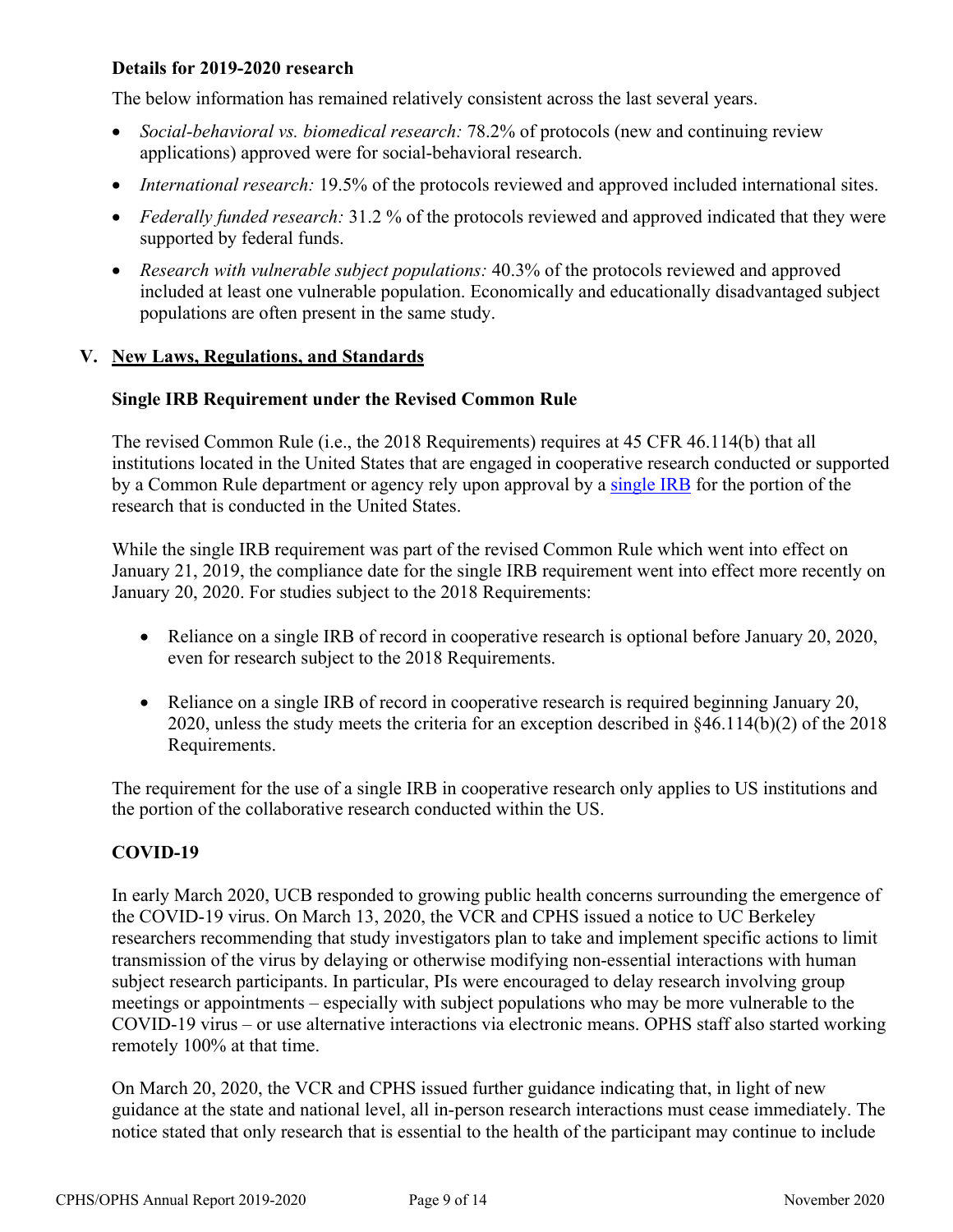in-person interactions. This notice applied to all research conducted within the U.S. and abroad. It further clarified:

*If your approved protocol involves in-person interactions:*

*• You may modify your procedures to continue your research and remotely interact with subjects using telephone or internet means.*

*• If you cannot modify your research to eliminate in-person contact, you must put your research on hold.* 

*Pausing research does not require an IRB amendment or other notification.*

*If you choose to make risk-reducing changes by eliminating in-person contact, you may do so immediately without waiting for CPHS approval. You must still submit a protocol amendment and, if you change your protocol prior to CPHS review and approval, submit a deviation report to CPHS/OPHS as soon as you can. Any infection-reducing deviations will be viewed as minor.*

CPHS and the VCR also provided guidance on appropriate screening measures to limit COVID-19 exposure/transmission for essential, in-person research activities.

Starting in June 2020, UC Berkeley implemented a phased plan for resuming research and bringing subjects back on campus, with the clear message that any research that can be conducted remotely must be.

Between March and June 2020, CPHS/OPHS received 125 COVID-19 related submissions, both new and amendments, with most being time-sensitive. By the end of June 2020, CPHS/OPHS had approved 105 COVID-19 related protocols.

The NIH, NSF, and FDA all published guidance related to the COVID-19 public health emergency. The FDA also provided FAQs on Testing for SARS-CoV-2.

In addition, on March 17, 2020, the U.S. Department of Health and Human Services (HHS) issued a Declaration, under the Public Readiness and Emergency Preparedness Act (PREP Act), providing immunity to certain covered persons against claims of loss caused by, arising out of, relating to, or resulting from the manufacture, distribution, administration, or use of drugs, biologics, diagnostics, devices, and vaccines used to treat, diagnose, cure, prevent, or mitigate COVID-19. In order to be covered under the PREP Act, the product must be used under an FDA-approved mechanism, such as through an Emergency Use Authorization (EUA), Investigational New Drug Application (IND), or Investigational Device Exemption Application (IDE).

### **FDA Guidance on Humanitarian Device Exemption Program**

On September 6, 2019, the Food and Drug Administration issued final guidance on the Humanitarian Device Exemption (HDE) Program. This guidance reflects changes to the HDE Program resulting from the amendments made by the 21<sup>st</sup> Century Cures Act. The Cures Act amended the Food, Drug and Cosmetic Act (FD&C Act) to increase the maximum number of patients affected by a disease or condition that a Humanitarian Use Device (HUD) is designed to treat or diagnose to "not more than 8,000 individuals" in the United States." Amendments to the FD&C Act also allow either an institutional review board (IRB) or "an appropriate local committee" approve the use of a HUD to treat or diagnose patients at a facility.

## **California Consumer Privacy Act (CCPA)**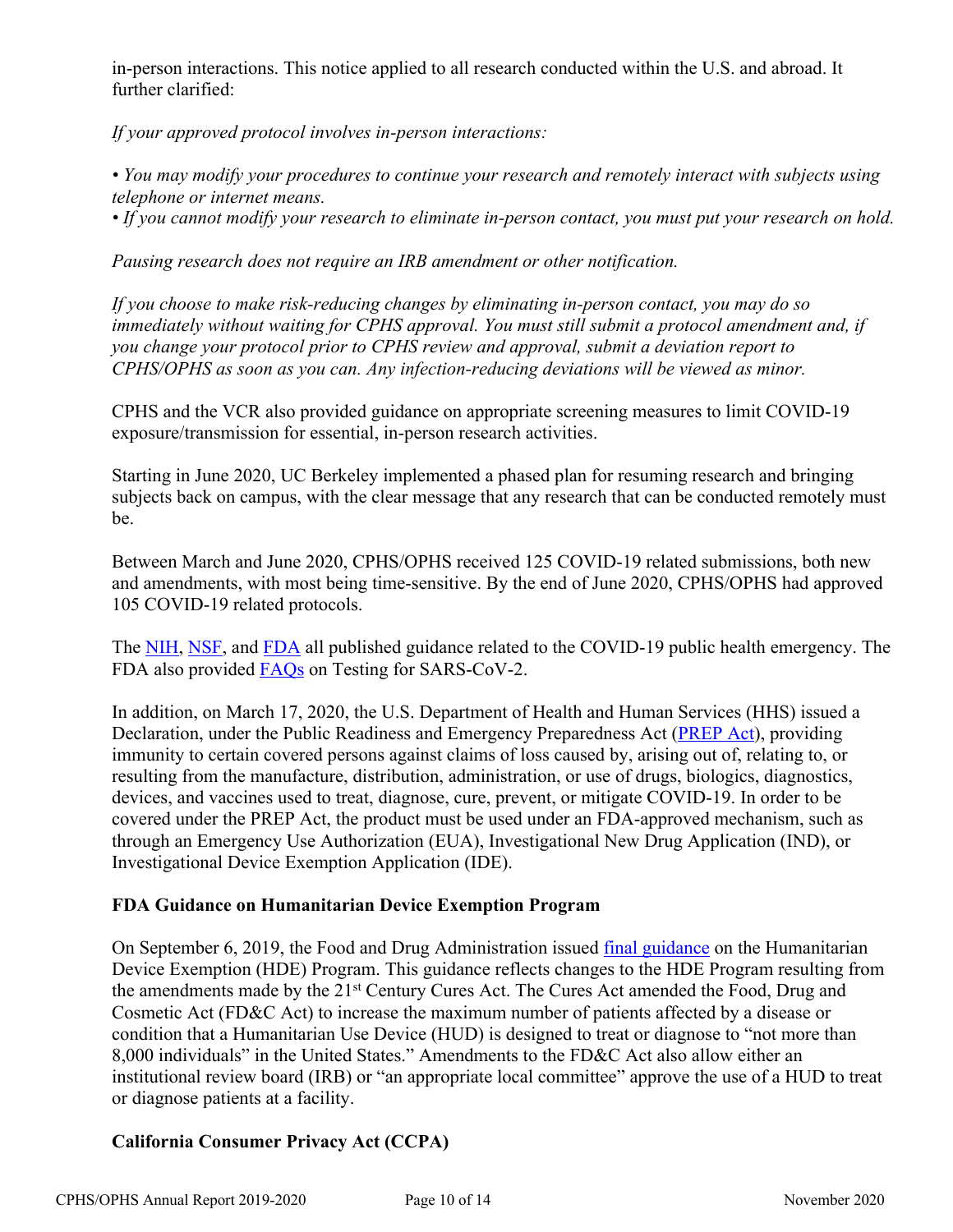The California Consumer Privacy Act (CCPA) was signed into law on June 28, 2018 by Governor Brown and is incorporated into the California Civil Code at Section 1798.11 et seq. It grants California residents1 ("consumers") rights with respect to the collection and use of their personal information by businesses.

Specifically, it gives consumers: (1) the right to know what personal information is being collected about them and how it is being used and shared; (2) the right to control how their personal information is used; and (3) the right to equal service and price, even if they exercise their privacy rights. The CCPA calls upon the California Attorney General to issue regulations governing compliance with the new law. As of the date of release of this Alert, a proposed final version of these regulations ("Proposed Regulations") is before the California Office of Administrative Law for review. The Proposed Regulations instruct businesses on compliance obligations with respect to notice to consumers, handling consumer requests, verification of those requests, and requirements regarding minors and nondiscrimination.

The CCPA went into effect on January 1, 2020, with enforcement by the California Attorney General allowed beginning July 1, 2020.

Since UC is not a business, the CCPA does not directly apply to UC. However, CCPA may apply to UC's for-profit ventures and commonly branded public-private partnerships. Some of UC's suppliers and research sponsors may also require compliance with certain provisions of the Act.

## **NIH's Revised Clinical Trial Policies**

Implementation of New NIH Clinical Trial Definition and Procedures:

In 2014, NIH began a multi-faceted effort to enhance the quality, relevance, feasibility, and transparency of NIH-funded clinical trials. A key element of these stewardship reforms was the development of a clearer, more comprehensive definition of clinical trial. Currently, the NIH clinical trial definition is:

*A research study in which one or more human subjects are prospectively assigned to one or more interventions (which may include placebo or other control) to evaluate the effects of those interventions on health-related biomedical or behavioral outcomes (https://grants.nih.gov/policy/clinicaltrials/definition.htm ).*

The revision is designed to make the distinction between clinical trials and clinical research studies clearer and to enhance the precision of the information NIH collects, tracks, and reports on clinical trials.

On July 20, 2018, NIH issued a notice on Delayed Enforcement and Short-Term Flexibilities for Some Requirements Affecting Prospective Basic Science Studies Involving Human Participants (NOT-OD-18- 212). There is concern among the research community that the NIH clinical trial case studies broadened the agency's definition of "clinical trial" to include basic science studies involving human participants. NIH, in response, has released this notice (NOT-OD-18-212), which delays enforcement of registration and reporting policies for prospective basic science studies involving human participants under NIH Policy on the Dissemination of NIH-Funded Clinical Trial Information (NOT-OD-16-149). Per the notice, "through September 24, 2019, NIH will continue to expect registration and reporting for prospective basic science studies involving human participants, with additional flexibility to allow reporting on existing basic science portals, with the expectation that data will eventually be transported to ClinicalTrials.gov."

### **VI. New or Modified Campus Procedures and Programs**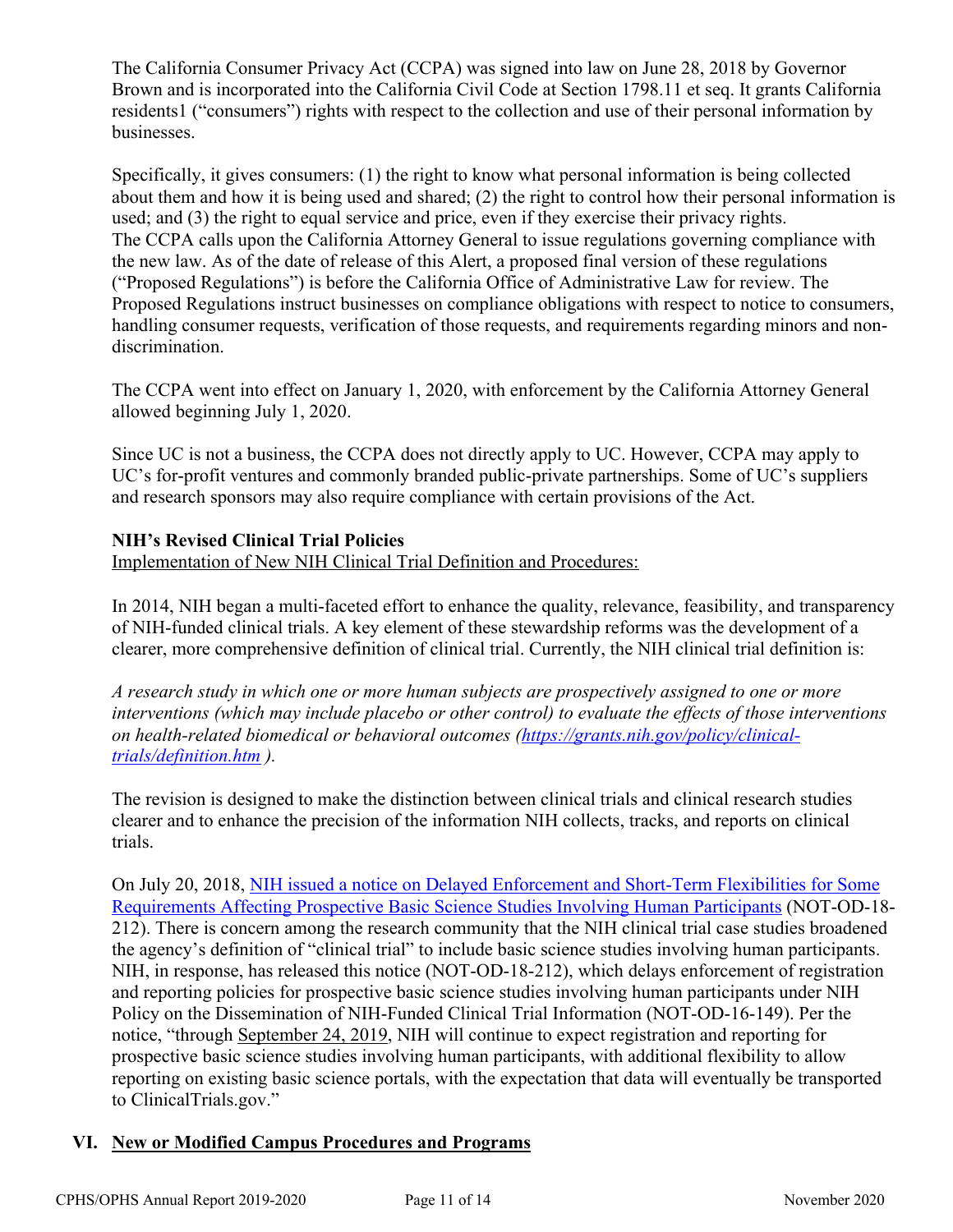OPHS staff updated and/or created a large amount of content on https://cphs.berkeley.edu over the last fiscal year to aid investigators and research participants alike.

## **CPHS Guidelines**

OPHS and CPHS updated the following guidelines for investigators:

- Mechanical Turk (MTURK) for Online Research
- Data Security Guidelines and Matrix
- Engagement in Human Subjects Research
- HIPAA and Human Subjects Research
- Exempt Research
- Secondary Analysis of Existing Data

OPHS and CPHS developed the following new guidelines for investigators:

• Legally Authorized Representative (LAR): Use of Surrogate Consent in Research

### **CPHS Policies and Procedures**

OPHS and CPHS updated the following policies:

- **IRB Membership**
- Data Security
- Training and Education for Investigators

## **CPHS Website**

OPHS staff added or updated the following resources, as noted:

- Added a new long-form FAQ on HIPAA vs. FERPA: Secondary Use of Student Health Records at Postsecondary Institutions
- Added a new long-form FAQ on Informed Consent in Exempt Level Research
- Added a new long-form FAQ on Data Retention and updated the Maintenance and Stewardship of Research Data
- Added an FAQ on selecting an online survey platform
- Added an **FAQ** on data sharing without consent
- Added COVID-19 Guidance for Human Subjects Research
- Updated the Secondary Use of Existing Data long-form FAQ
- Updated the "What if I will be sharing data with non-UC Berkeley investigators/institutions?" FAQ
- Updated the FAQ on using electronic signatures for documented consent
- The "Am I Conducting Research" questionnaire was updated to a more comprehensive, "Am I Conducting Human Subjects Research" questionnaire
- Updated the General Data Protection Regulation (GDPR) page
- Updated the Working with Research Study Participants: An Overview PowerPoint presentation
- Updated the HIPAA PHI website text
- Updated the Training and Education page
- Updated the CITI training log-in instructions

### **VII. Agency Inspections and Enforcement Actions**

No inspections took place between 7/1/19 and 6/30/20.

### **VIII. Education and Outreach**

### **Education of UCB's research community**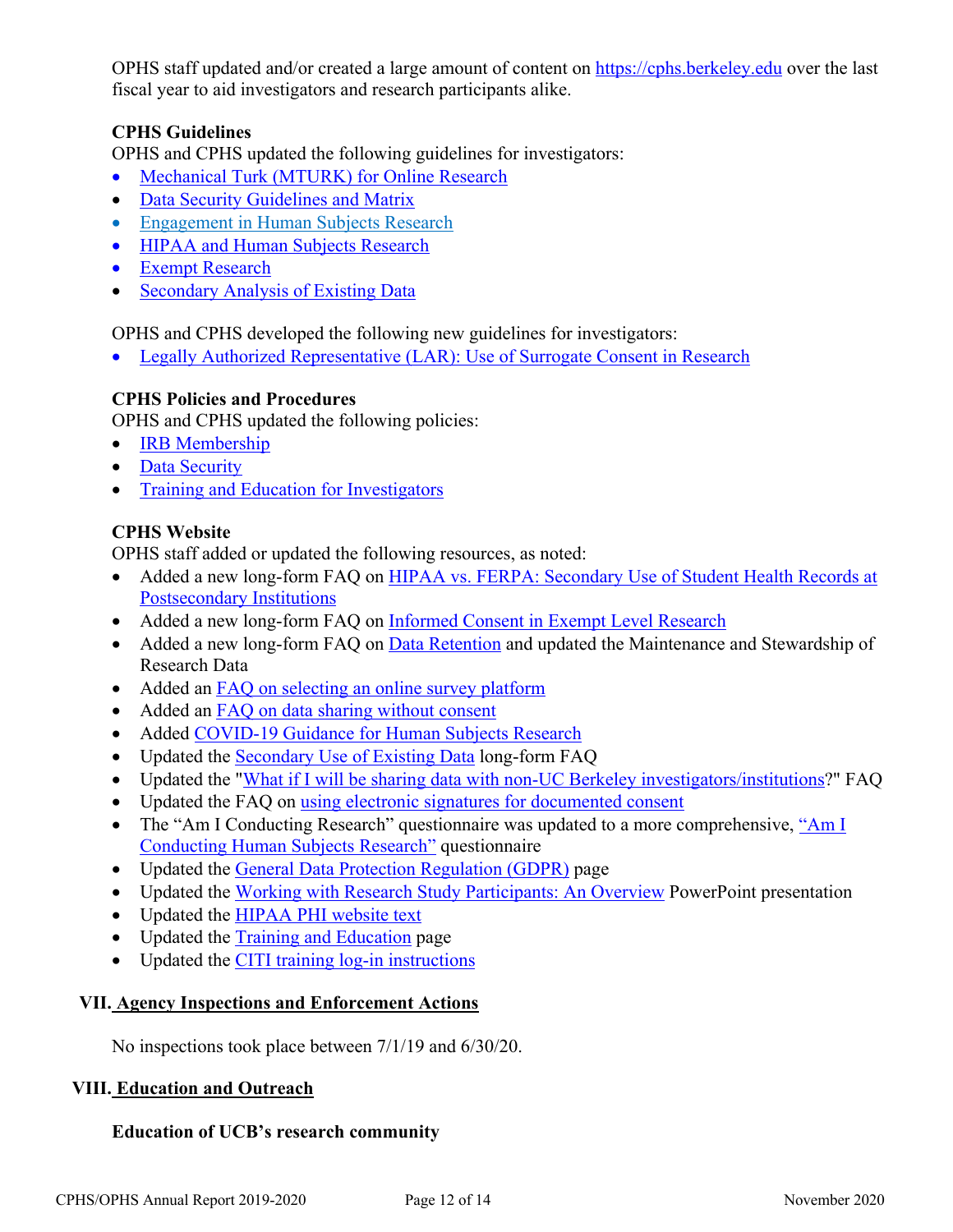OPHS conducted 5 training sessions for the research community in the past year, the same number as last year. OPHS combined presentation requests in order to reach as many investigators as possible. See a breakdown of presentations by unit in the below table.

### **Table 6. Education Outreach**

| <b>College/School/Department</b>                    | # of Presentations |
|-----------------------------------------------------|--------------------|
| D-Lab Working Group                                 |                    |
| Graduate Student Workshop (combined group)          |                    |
| McNair Scholars/SURF/Haas Scholars (combined group) |                    |
| School of Public Health (combined group)            |                    |
| <b>JMP IRB Orientation for 1st Year Students</b>    |                    |

## **Educational and Professional Staff Development**

OPHS staff participated in the following webinars:

- CITI, "Research with Native American Communities: Important Considerations When Applying Federal Regulations," August 2019.
- CITI, ""Ethics & Policy Issues in CRISPR Gene Editing," August 2019
- Flex Coalition Webinar, August & March 2020
- PRIM&R, "SBER Network Virtual Roundtable: Piloting a System-Based Exemption Process," September 2019.
- OHRP, "SMART Talk: Getting Ready for the 2020 Single IRB Requirements," September 2019.
- SMART IRB: "October SMART Talk: Operationalizing an HRPP under Single IRB: what's different, what's the same, and the known unknowns," October 2019.
- CARE-Q: "sIRB: When Institutions are relying on another IRB," October 2019.
- PRIM&R, "SBER Network's Virtual Roundtable: GDPR and SBER," February 2020.
- PRIM&R, "COVID-19: How HRPPs are Preparing and Responding—A Discussion Forum," March 2020
- OHRP, "OHRP Guidance on Response to COVID-19," April 2020

OPHS staff member Colleen Kohashi and OPHS Director Rebecca Armstrong, attended PRIM&R's 2019 Social, Behavioral, and Educational Research Conference (SBER19) in Boston where they presented the following:

Armstrong, R., & Brooke-Cholka, C. (2019, November). *From Flexible to More Flexibility: What's left to review?* Paper presented at the SBER meeting of Public Responsibility in Medicine and Research, Boston, MA.

Kohashi, C. & McGee, M. (2019, November). *Incentives and Compensation for Subjects in SBER***.** Paper presented at the SBER meeting of Public Responsibility in Medicine and Research, Boston, MA.

OPHS Assistant Director Adrienne Tanner and OPHS Director Rebecca Armstrong attended PRIM&R's Advancing Ethical Research conference in November 2019 in Boston where Adrienne presented the following:

Tanner, A. (2019, November). *A Flexible Approach to Exempt Review.* Poster session presented at the annual meeting of Public Responsibility in Medicine and Research, Boston, MA.